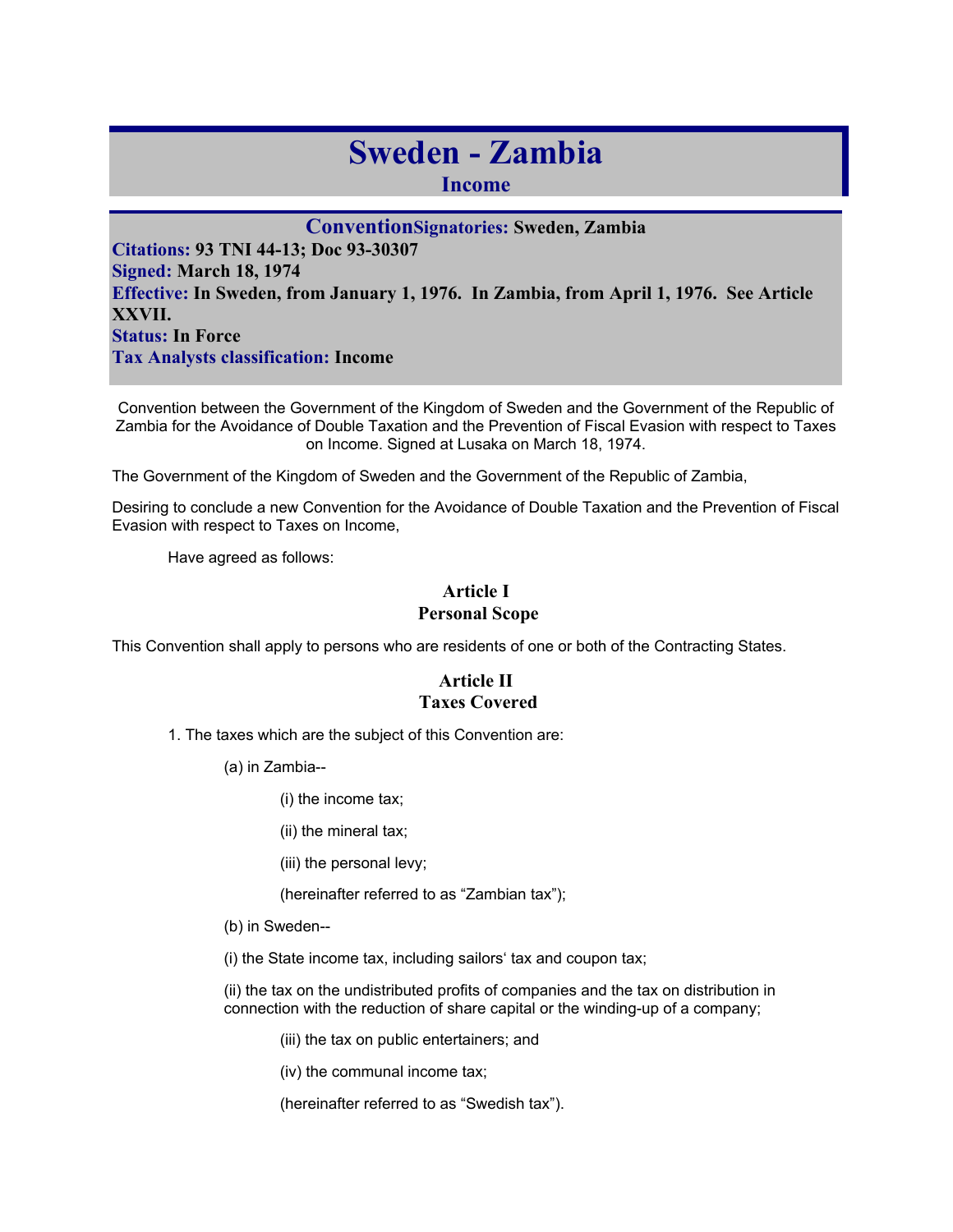2. This Convention shall also apply to any identical or substantially similar taxes which are imposed in addition to, or in place of, the above-mentioned taxes subsequent to the date of signature of this Convention.

3. At the end of each year the competent authorities of the Contracting States shall notify to each other any changes which have been made in their respective taxation laws.

#### **Article III General Definitions**

1. In this Convention, unless the context otherwise requires--

(a) the term "Zambia" means the Republic of Zambia:

(b) the term "Sweden" means the Kingdom of Sweden including any area outside the territorial sea of Sweden within which under the laws of Sweden and in accordance with international law the rights of Sweden with respect to the sea bed and subsoil and their natural resources may be exercised;

(c) the terms "a Contracting State" and "the other Contracting State" mean Zambia or Sweden as the context requires;

(d) the term "tax" means Zambian tax or Swedish tax as the context requires;

(e) the term "company" means any body corporate, or any entity which is treated as a body corporate for tax purposes;

(f) the term "person" includes an individual and any body of persons corporate or not corporate;

(g) the terms "resident of a Contracting State" and "resident of the other Contracting State" mean a person who is a resident of Zambia or a person who is a resident of Sweden as the context requires;

(h) the terms "enterprise of a Contracting State" and "enterprise of the other Contracting State" mean respectively an industrial, mining, commercial, plantation, agricultural or pastoral enterprise or undertaking or any like enterprise or undertaking carried on by a resident of a Contracting State and an industrial, mining, commercial, plantation, agricultural or pastoral enterprise or undertaking or any like enterprise or undertaking carried on by a resident of the other Contracting State:

(i) the term "international traffic" includes traffic between places in one country in the course of a journey which extends over more than one country;

(j) the term "competent authority" means--

(i) in the case of Zambia, the Commissioner of Taxes or his authorised representative;

(ii) in the case of Sweden, the Minister of Finance or his authorised representative.

2. In the application of the provisions of this Convention by a Contracting State, any term not otherwise defined shall, unless the context otherwise requires, have the meaning which it has under the laws of that Contracting State relating to the taxes which are the subject of this Convention.

## **Article IV Fiscal Domicile**

1. The term "resident of Zambia" means any person who is a resident in Zambia for the purposes of Zambian tax and the term "resident of Sweden" means any person who is resident in Sweden for the purposes of Swedish tax.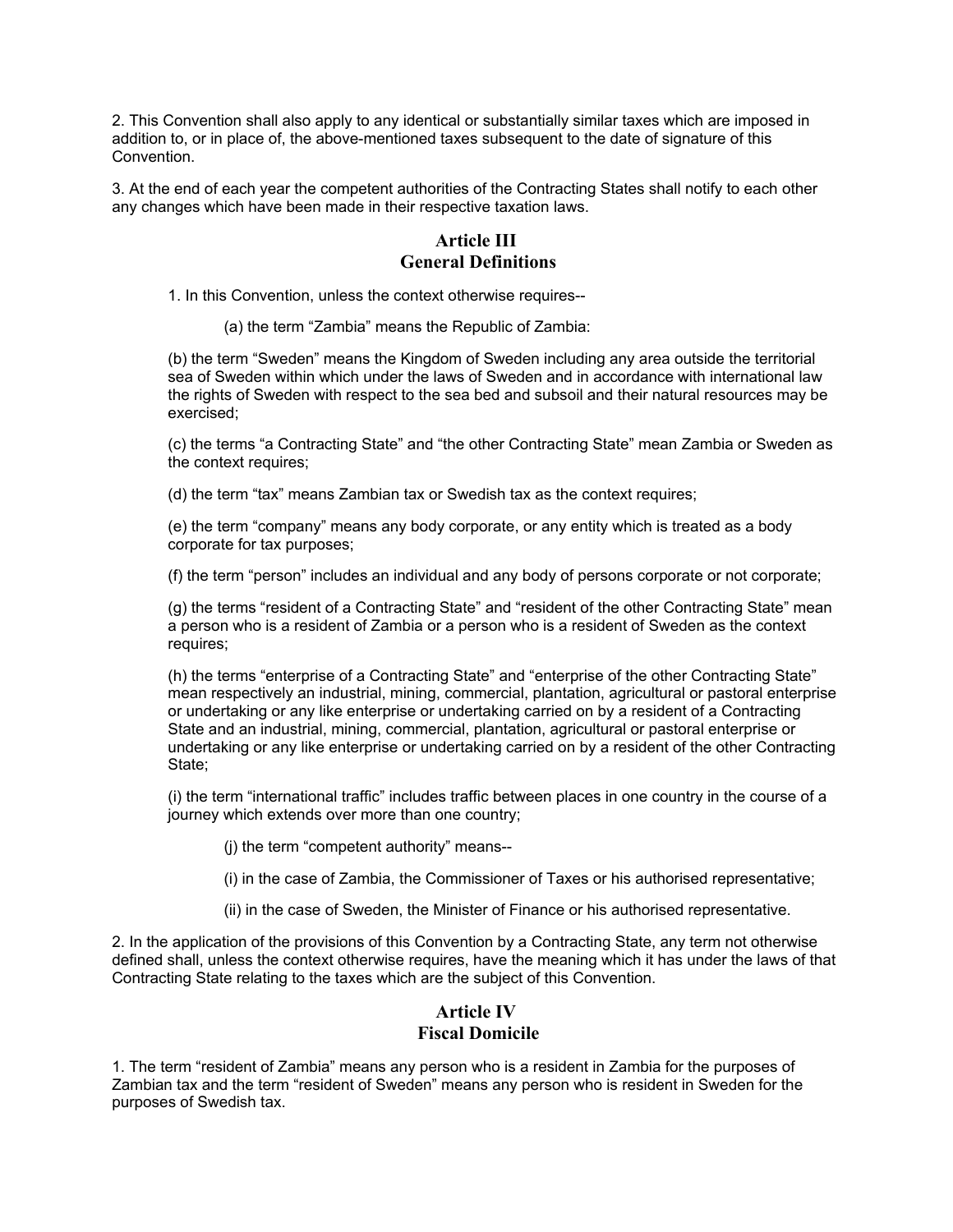2. Where by reason of the provisions of paragraph 1 an individual is a resident of both Contracting States, then his residence shall be determined in accordance with the following rules:

(a) he shall be deemed to be a resident of the Contracting State in which he has a permanent home available to him; if he has a permanent home available to him in both Contracting States, he shall be deemed to be a resident of the Contracting State with which his personal and economic relations are closest (centre of vital interests);

(b) if the Contracting State in which he has his centre of vital interests cannot be determined, or if he has not a permanent home available to him in either Contracting State, he shall be deemed to be a resident of the Contracting State in which he has an habitual abode;

(c) if he has an habitual abode in both Contracting States or in neither of them, he shall be deemed to be a resident of the Contracting State of which he is a national;

(d) if he is a national of both Contracting States or of neither of them, the competent authorities of the Contracting States shall settle the question by mutual agreement.

3. Where by reason of the provisions of paragraph 1 a person other than an individual is a resident of both Contracting States, then it shall be deemed to be a resident of the Contracting State in which its place of effective management is situated.

#### **Article V Permanent Establishment**

1. For the purposes of this Convention the term "permanent establishment" means a fixed place of business in which the business of the enterprise is wholly or partly carried on.

2. The term "permanent establishment" shall include especially--

(a) a place of management;

- (b) a branch;
- (c) an office;
- (d) a factory;
- (e) a workshop;

(f) a mine, oil well, quarry or other place of extraction of natural resources;

(g) a building site or construction or assembly project which exists for more than six months.

3. The term "permanent establishment" shall not be deemed to include--

(a) the use of facilities solely for the purpose of storage, display or delivery of goods or merchandise belonging to the enterprise;

(b) the maintenance of a stock of goods or merchandise belonging to the enterprise solely for the purpose of storage, display or delivery;

(c) the maintenance of a stock of goods or merchandise belonging to the enterprise solely for the purpose of processing by another enterprise;

(d) the maintenance of a fixed place of business solely for the purpose of purchasing goods or merchandise or for collecting information, for the enterprise;

(e) the maintenance of a fixed place of business solely for the purpose of advertising, for the supply of information, for scientific research or for similar activities which have a preparatory or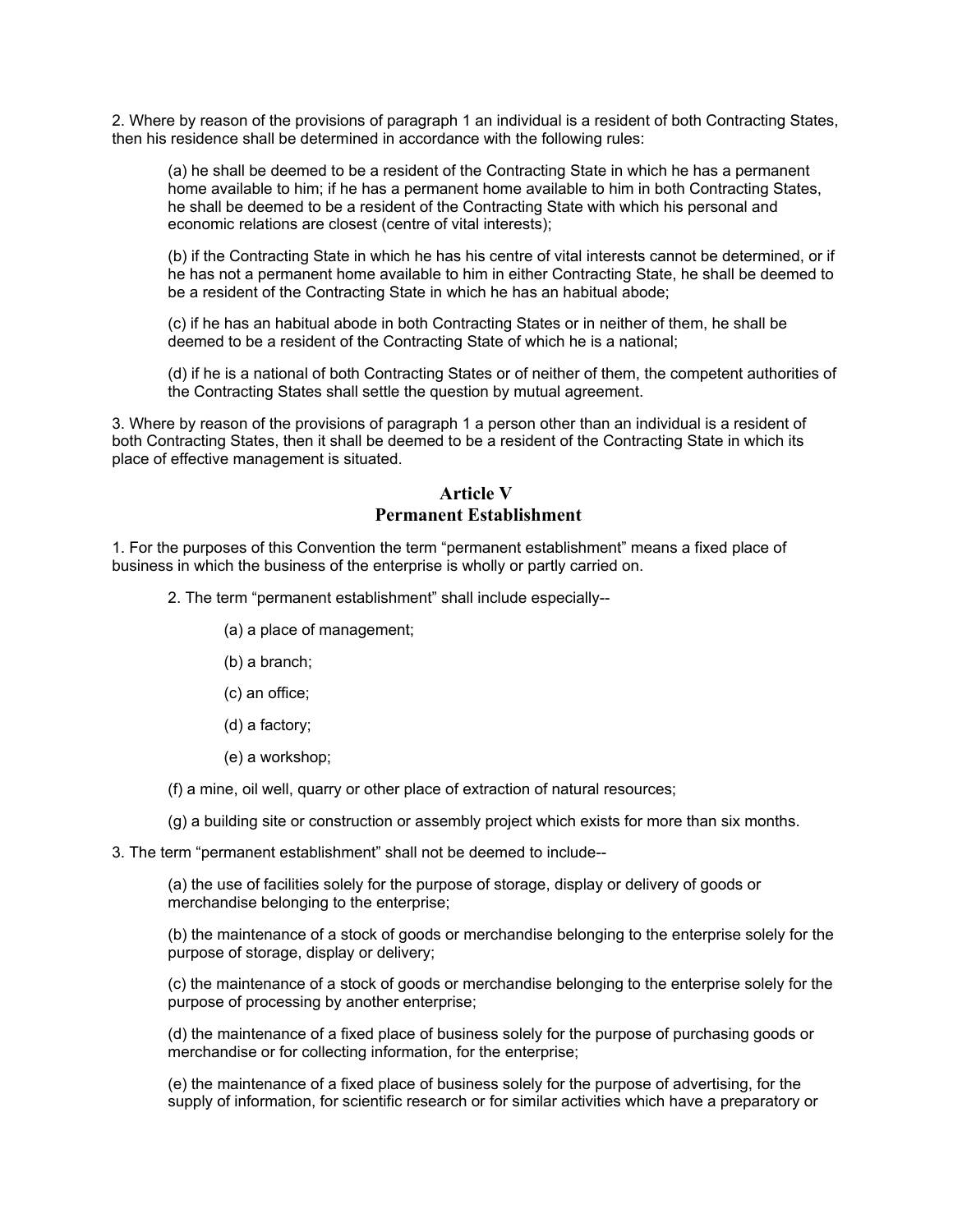auxiliary character, for the enterprise.

4. An enterprise of a Contracting State shall be deemed to have a permanent establishment in the other Contracting State if it carries on supervisory activities in that other Contracting State for more than six months in connection with a construction, installation or assembly project which is being undertaken in that other Contracting State.

5. A person acting in a Contracting State on behalf of an enterprise of the other Contracting State--other than an agent of an independent status to whom paragraph 6 applies--shall be deemed to be a permanent establishment in the first-mentioned Contracting State, if he has, and habitually exercises in that Contracting State, an authority to conclude contracts in the name of the enterprise, unless his activities are limited to the purchase of goods or merchandise for the enterprise.

6. An enterprise of a Contracting State shall not be deemed to have a permanent establishment in the other Contracting State merely because it carries on business in that other Contracting State through a broker, general commission agent, or any other agent of an independent status, where such person is acting in the ordinary course of his business.

7. The fact that a company which is a resident of a Contracting State controls or is controlled by a company which is a resident of the other Contracting State, or which carries on business in that other Contracting State (whether through a permanent establishment or otherwise), shall not of itself constitute either company a permanent establishment of the other.

#### **Article VI Income from Immovable Property**

1. Income from immovable property may be taxed in the Contracting State in which such property is situated.

2. The term "immovable property" shall be defined in accordance with the law of the Contracting State in which the property in question is situated. The term shall in any case include property accessory to immovable property, livestock and equipment used in agriculture and forestry, rights to which the provisions of general law respecting landed property apply, usufruct of immovable property and rights to variable or fixed payments as consideration for the working of, or the right to work, mineral deposits, sources and other natural resources; ships, boats and aircraft shall not be regarded as immovable property.

3. The provisions of paragraph 1 shall apply to income derived from the direct use, letting, or use in any other form of immovable property.

4. The provisions of paragraphs 1 and 3 shall also apply to the income from immovable property of an enterprise and to income from immovable property used for the performance of professional services.

#### **Article VII Business Profits**

1. The profits of an enterprise of a Contracting State shall be taxable only in that Contracting State unless the enterprise carries on business in the other Contracting State through a permanent establishment situated therein. If the enterprise carries on business as aforesaid, the profits of the enterprise may be taxed in the other Contracting State but only so much of them as is attributable to the permanent establishment.

2. Where an enterprise of a Contracting State carries on business in the other Contracting State through a permanent establishment situated therein, there shall in each Contracting State be attributed to that permanent establishment the profits which it might be expected to make if it were a distinct and separate enterprise engaged in the same or similar activities under the same or similar conditions and dealing wholly independently with the enterprise of which it is a permanent establishment.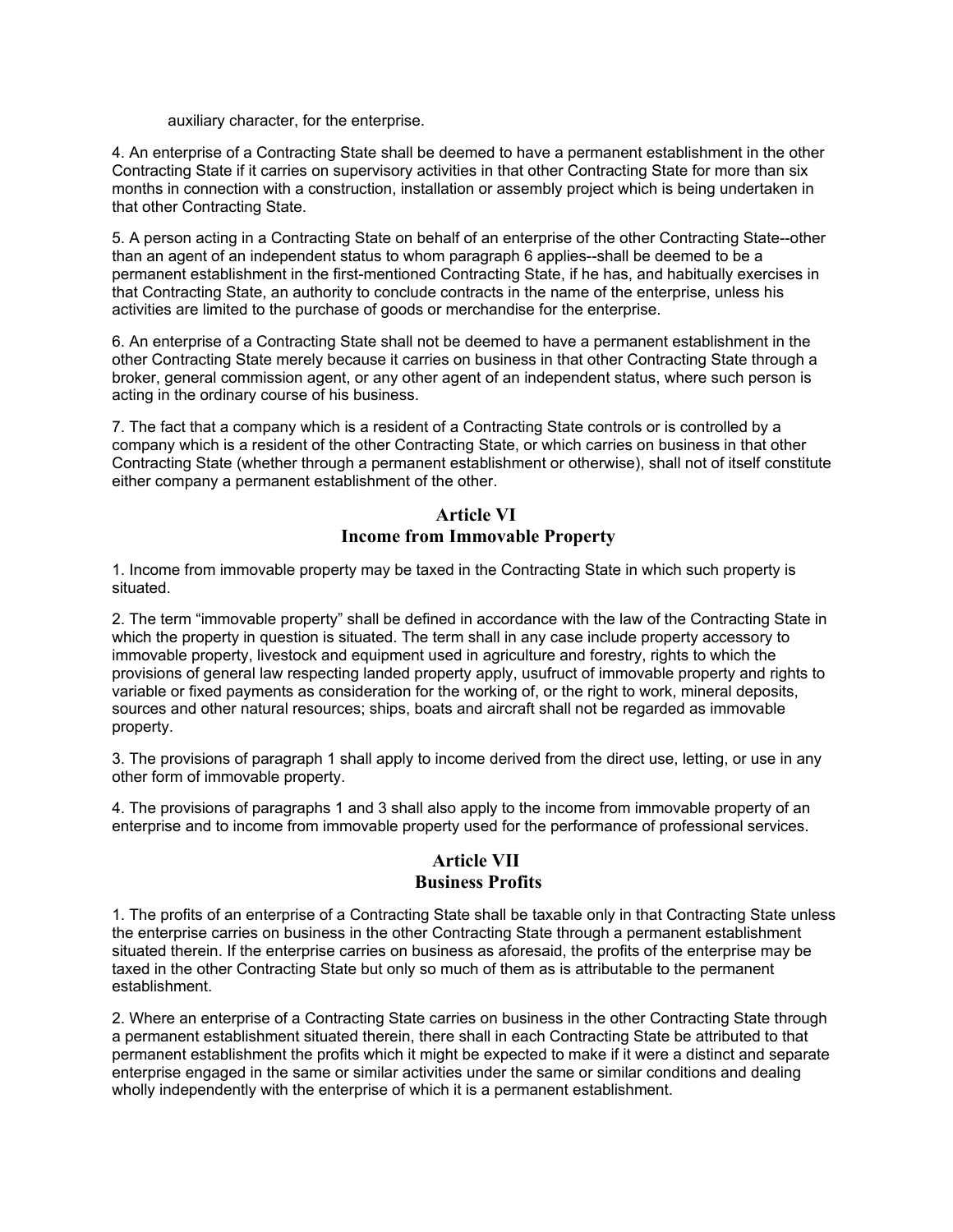3. In the determination of the profits of a permanent establishment, there shall be allowed as deductions expenses which are incurred for the purposes of the permanent establishment including executive and general administrative expenses so incurred, whether in the Contracting State in which the permanent establishment is situated or elsewhere. If the information available to the taxation authorities concerned is inadequate to determine the profits to be attributed to the permanent establishment, nothing in this paragraph shall affect the application of the law of either Contracting State in relation to the liability of the permanent establishment to pay tax on an amount determined by the making of an estimate by the taxation authorities of that Contracting State; provided that each estimate shall be made so far as the information available to the taxation authorities permits, in accordance with the principles laid down in this Article.

4. Insofar as it has been customary in a Contracting State to determine the profits to be attributed to a permanent establishment on the basis of an apportionment of the total profits of the enterprise to its various parts, nothing in paragraph 2 shall preclude that Contracting State from determining the profits to be taxed by such an apportionment as may be customary; the method of apportionment adopted shall, however, be such that the result shall be in accordance with the principles laid down in this Article.

5. No profits shall be attributed to a permanent establishment by reason of the mere purchase by that permanent establishment of goods or merchandise for the enterprise.

6. For the purposes of the preceding paragraphs, the profits to be attributed to the permanent establishment shall be determined by the same method year by year unless there is good and sufficient reason to the contrary.

7. Where profits include items of income which are dealt with separately in other Articles of this Convention, then the provisions of those Articles shall not be affected by the provisions of this Article.

#### **Article VIII Shipping and Air Transport**

1. Notwithstanding the provisions of Articles V and VII, profits of an enterprise from the operation of ships or aircraft in international traffic shall be taxable only in the Contracting State in which the place of effective management of the enterprise is situated.

2. With respect to profits derived by the Swedish, Danish and Norwegian air transport consortium, known as Scandinavian Airlines System (SAS), the provisions of this Article shall apply, but only to such part of the profits as corresponds to the shareholding in that consortium held by AB Aerotransport (ABA), the Swedish partner of Scandinavian Airlines System (SAS).

#### **Article IX Associated Enterprises**

Where--

(a) an enterprise of a Contracting State participates directly or indirectly in the management, control or capital of an enterprise of the other Contracting State, or

(b) the same persons participate directly or indirectly in the management, control or capital of an enterprise of a Contracting State and an enterprise of the other Contracting State,

and in either case conditions are made or imposed between the two enterprises in their commercial or financial relations which differ from those which would be made between independent enterprises, then any profits which would, but for those conditions, have accrued to one of the enterprises, but, by reason of those conditions, have not so accrued, may be included in the profits of that enterprise and taxed accordingly.

## **Article X**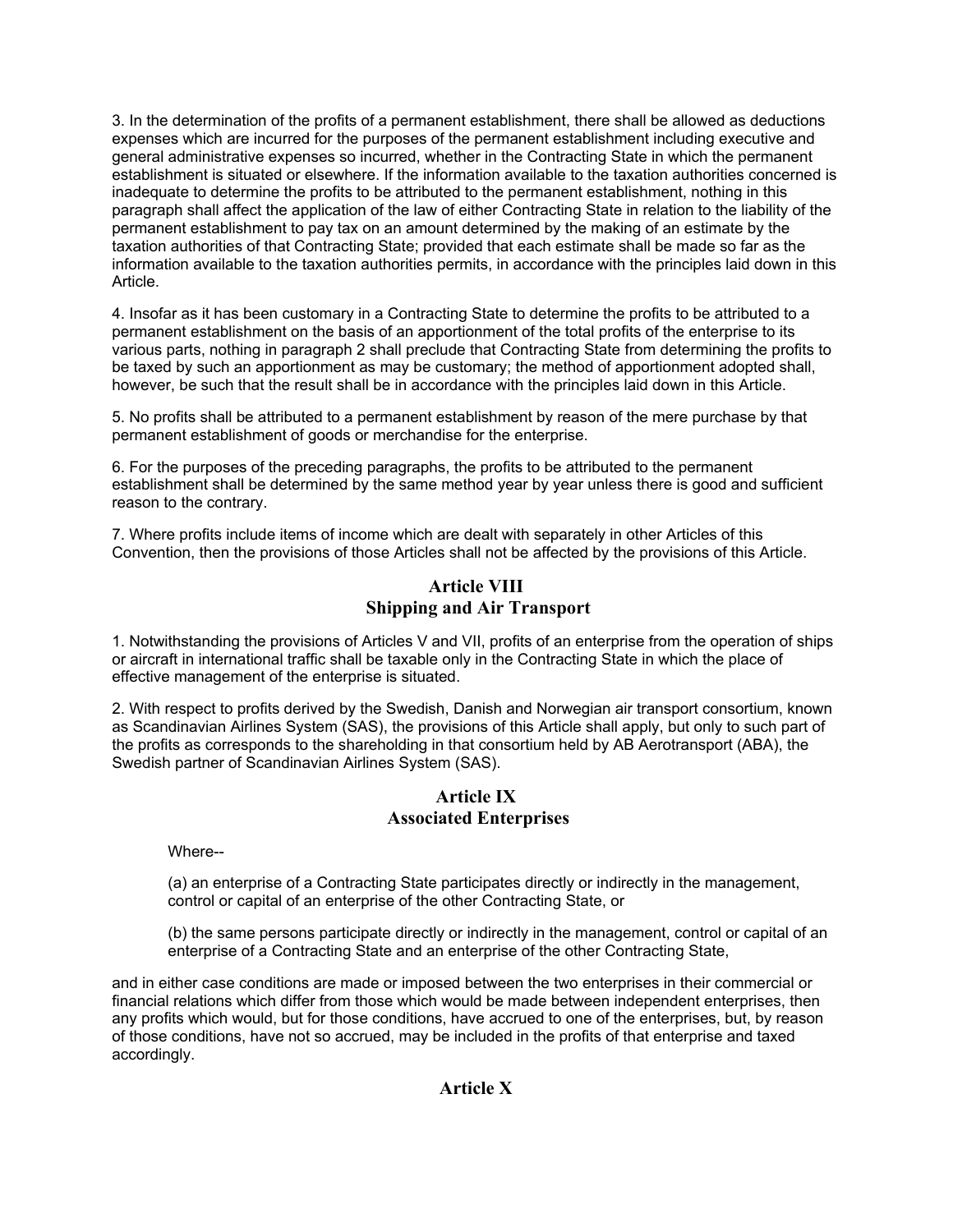#### **Dividends**

1. Dividends paid by a company which is a resident of a Contracting State to a resident of the other Contracting State may be taxed in that other Contracting State.

2. However, such dividends may be taxed in the Contracting State of which the company paying the dividends is a resident, and according to the law of that State, but the tax so charged shall not exceed--

(a) 5 per cent of the gross amount of the dividends if the recipient is a company (excluding partnership) which holds directly at least 25 per cent of the capital of the company paying the dividends;

(b) in all other cases, 15 per cent of the gross amount of the dividends.

The competent authorities of the Contracting States shall by mutual agreement settle the mode of application of this limitation. This paragraph shall not affect the taxation of the company in respect of the profits out of which the dividends are paid.

3. The term "dividends" means income from shares or other rights, not being debt-claims, participating in profits, as well as income from other corporate rights assimilated to income from shares by the taxation law of the Contracting State of which the company making the distribution is a resident.

4. The provisions of paragraphs 1 and 2 shall not apply if the recipient of the dividends, being a resident of a Contracting State, has in the other Contracting State of which the company paying the dividends is a resident, a permanent establishment with which the holding by virtue of which the dividends are paid is effectively connected. In such a case, the provisions of Article VII shall apply.

5. Where a company which is a resident of a Contracting State derives profits or income from the other Contracting State, that other State may not impose any tax on the dividends paid by the company to persons who are not residents of that other Contracting State, or subject the company's undistributed profits to a tax on undistributed profits, even if the dividends paid or the undistributed profits consist wholly or partly of profits or income arising in such other Contracting State.

#### **Article XI Interest**

1. Interest arising in a Contracting State and paid to a resident of the other Contracting State may be taxed in that other Contracting State.

2. However, such interest may be taxed in the Contracting State in which it arises, and according to the law of that Contracting State, but the tax so charged shall not exceed 10 per cent of the gross amount of the interest. The competent authorities of the Contracting States shall by mutual agreement settle the mode of application of this limitation.

3. Notwithstanding the provisions of paragraph 2, interest arising in a Contracting State and paid to the Government of the other Contracting State or local authority thereof or any agency or instrumentality (including a financial institution) wholly owned by the Government or local authority shall be exempt from tax in the first-mentioned Contracting State.

4. For the purposes of paragraph 3 the term "Government" shall include, in the case of Sweden, the Central Bank of Sweden and the National Debt Office, and in the case of Zambia, the Bank of Zambia.

5. The term "interest" means income from Government securities, from bonds or debentures, whether or not secured by mortgage and whether or not carrying a right to participate in profits, and from debt-claims of every kind, and any excess of the amount repaid in respect of such debt-claims over the amount lent, as well as all other income assimilated to income from money lent by the taxation law of the Contracting State in which the income arises.

6. The provisions of paragraphs 1 and 2 shall not apply if the recipient of the interest, being a resident of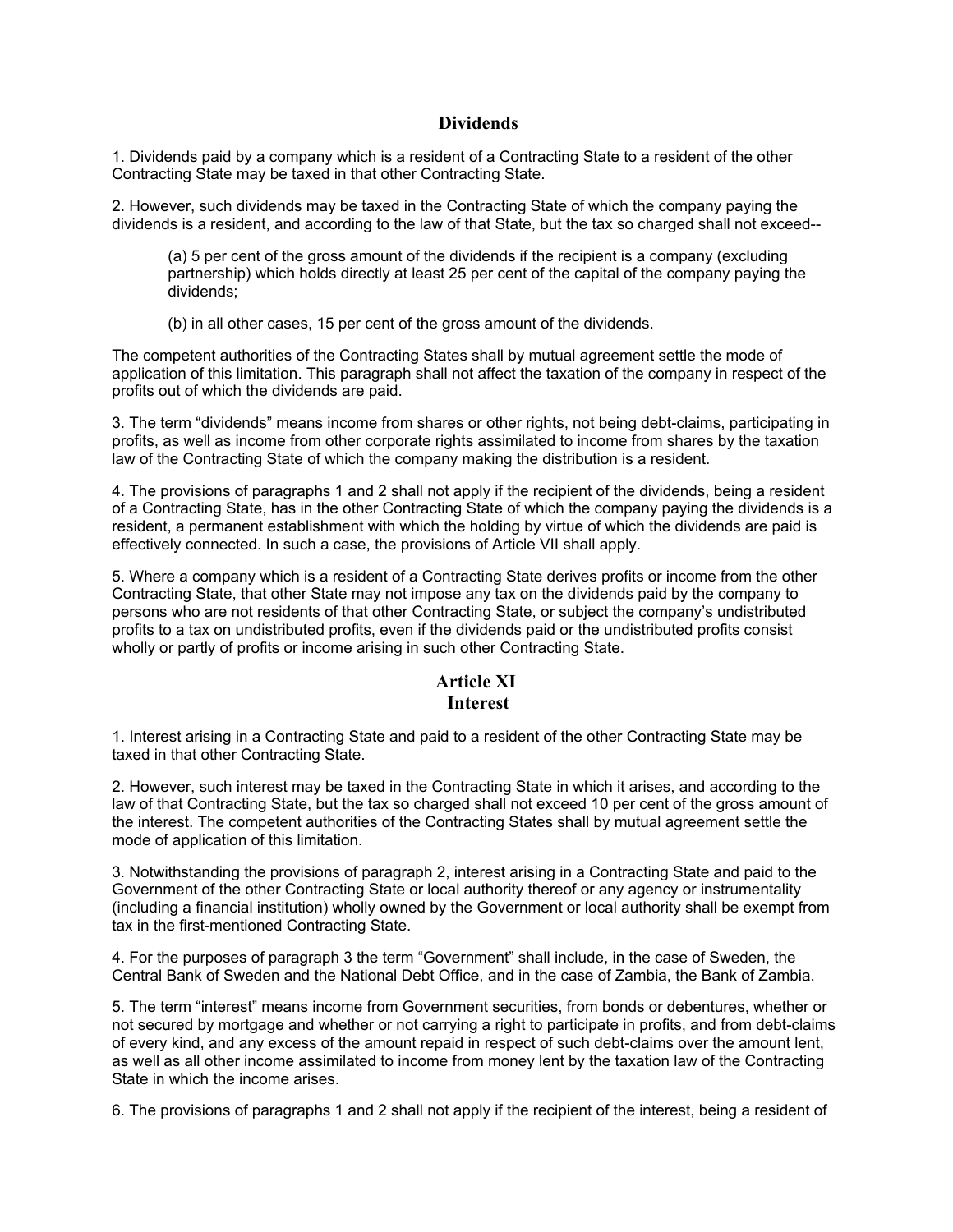a Contracting State, has in the other Contracting State in which the interest arises a permanent establishment with which the debt-claim from which the interest arises is effectively connected. In such a case, the provisions of Article VII shall apply.

7. Interest shall be deemed to arise in a Contracting State when the payer is that Contracting State itself, a local authority or a resident of that Contracting State. Where, however, the person paying the interest, whether he is a resident of a Contracting State or not, has in a Contracting State a permanent establishment in connection with which the indebtedness on which the interest is paid was incurred, and such interest is borne by such permanent establishment, then such interest shall be deemed to arise in the Contracting State in which the permanent establishment is situated.

8. Where, owing to a special relationship between the payer and the recipient or between both of them and some other person, the amount of interest paid, having regard to the debt-claim for which it is paid, exceeds the amount which would have been agreed upon by the payer and the recipient in the absence of such relationship, the provisions of this Article shall apply only to the last-mentioned amount. In that case, the excess part of the payments shall remain taxable according to the law of each Contracting State, due regard being had to the other provisions of this Convention.

## **Article XII Royalties**

1. Royalties arising in a Contracting State and paid to a resident of the other Contracting State may be taxed in that other Contracting State.

2. However, such royalties may be taxed in the Contracting State in which they arise, and in accordance with the law of that Contracting State, but the tax so charged shall not exceed 10 per cent of the gross amount of the royalties. The competent authorities of the Contracting States shall by mutual agreement settle the mode of application of this limitation.

3. The term "royalties" means payments of any kind received as a consideration for the use of, or the right to use, any copyright of literary, artistic or scientific work (including cinematograph films, video tapes for use in connection with television or tapes for use in connection with radio), any patent, trade mark, design or model, plan, secret formula or process, or for the use of, or the right to use, industrial, commercial or scientific equipment, or for information concerning industrial, commercial or scientific experience.

4. The provisions of paragraphs 1 and 2 shall not apply if the recipient of the royalties, being a resident of a Contracting State, has in the other Contracting State in which the royalties arise a permanent establishment with which the right or property giving rise to the royalties is effectively connected. In such a case, the provisions of Article VII shall apply.

5. Royalties shall be deemed to arise in a Contracting State when the payer is that Contracting State itself, a local authority or a resident of that Contracting State. Where, however, the person paying the royalties, whether he is a resident of a Contracting State or not, has in a Contracting State a permanent establishment in connection with which the liability to pay the royalties was incurred, and such royalties are borne by such permanent establishment, then such royalties shall be deemed to arise in the Contracting State in which the permanent establishment is situated.

6. Where, owing to a special relationship between the payer and the recipient or between both of them and some other person, the amount of the royalties paid, having regard to the use, right or information for which they are paid, exceeds the amount which would have been agreed upon by the payer and the recipient in the absence of such relationship, the provisions of this Article shall apply only to the lastmentioned amount. In that case, the excess part of the payment shall remain taxable according to the law of each Contracting State, due regard being had to the other provisions of this Convention.

## **Article XIII Capital Gains**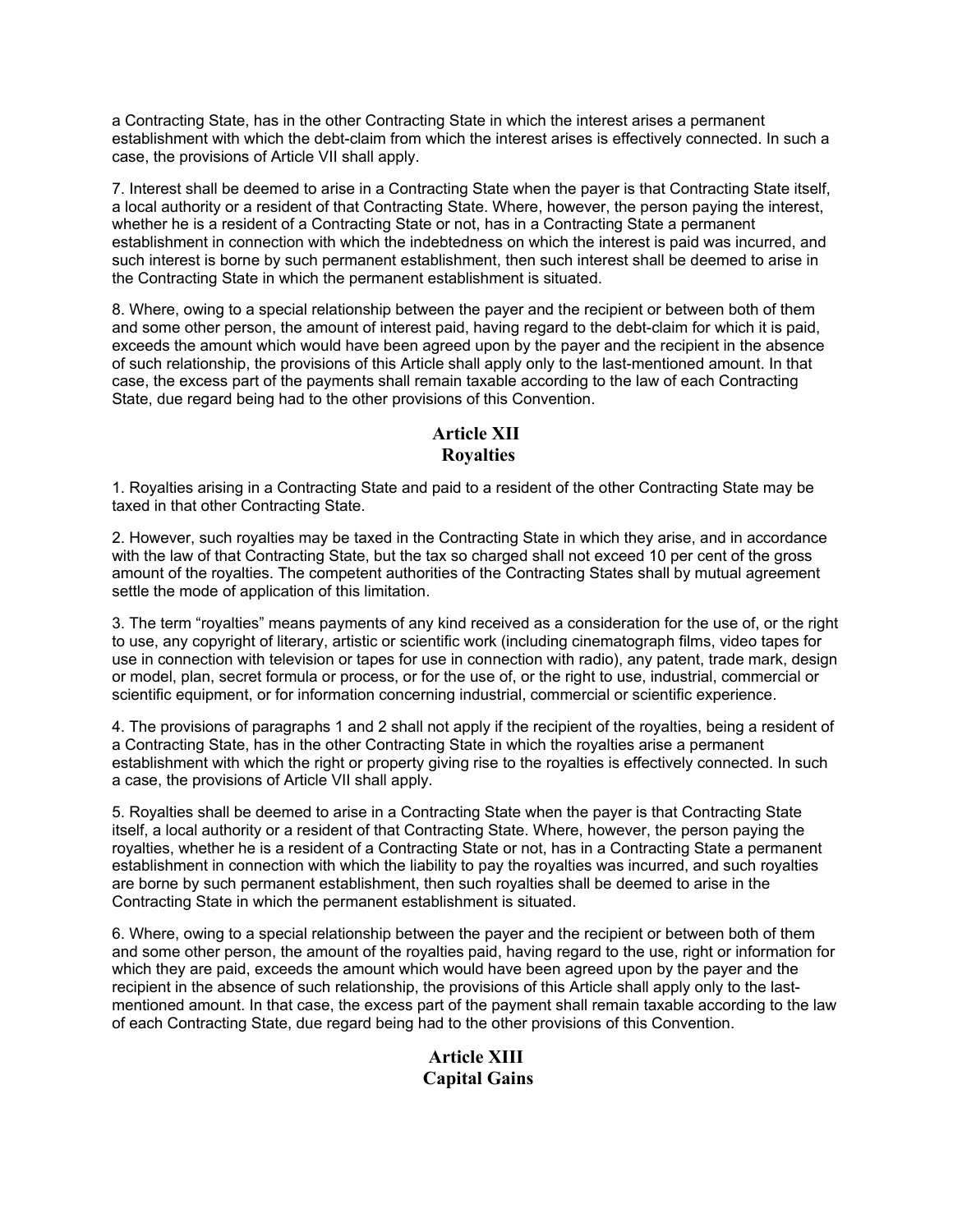1. Gains from the sale, transfer or exchange of immovable property, as defined in paragraph 2 of Article VI, may be taxed in the Contracting State in which such property is situated.

2. Gains from the sale, transfer or exchange of movable property forming part of the business property of a permanent establishment which an enterprise of a Contracting State has in the other Contracting State or of movable property pertaining to a fixed base available to a resident of a Contracting State in the other Contracting State for the purpose of performing professional services, including such gains from the sale, transfer or exchange of such a permanent establishment (alone or together with the whole enterprise) or of such fixed base, may be taxed in that other Contracting State.

3. Notwithstanding the provisions of paragraph 2, gains derived by an enterprise of a Contracting State from the sale, transfer or exchange of ships or aircraft operated in international traffic and movable property pertaining to the operation of such ships and aircraft shall be taxable only in the Contracting State in which the place of effective management of the enterprise is situated. With respect to gains derived by the Swedish, Danish and Norwegian air transport consortium, known as Scandinavian Airlines System (SAS), the provisions of this paragraph shall apply, but only to such proportion of the gains as corresponds to the share-holding in that consortium held by AB Aerotransport (ABA), the Swedish partner of Scandinavian Airlines System (SAS).

4. Gains from the sale, transfer or exchange of any property other than those mentioned in paragraphs 1, 2 and 3 shall be taxable only in the Contracting State of which the alienator is a resident.

#### **Article XIV Independent Personal Services**

1. Income derived by a resident of a Contracting State in respect of professional services or other independent activities of a similar character shall be taxable only in that Contracting State unless he has a fixed base regularly available to him in the other Contracting State for the purpose of performing his activities. If he has such a fixed base, the income may be taxed in the other Contracting State but only so much of it as is attributable to that fixed base.

2. The term "professional services" includes especially, independent scientific, literary, artistic, educational or teaching activities as well as the independent activities of physicians, lawyers, engineers, architects, dentists and accountants.

## **Article XV Employments**

1. Subject to the provisions of Articles XVI, XVIII, XIX and XX, salaries, wages and other similar remuneration derived by a resident of a Contracting State in respect of an employment shall be taxable only in that Contracting State unless the employment is exercised in the other Contracting State. If the employment is so exercised, such remuneration as is derived therefrom may be taxed in that other Contracting State.

2. Notwithstanding the provisions of paragraph 1, remuneration derived by a resident of a Contracting State in respect of an employment exercised in the other Contracting State shall be taxable only in the first-mentioned Contracting State if--

(a) the recipient is present in the other Contracting State for a period or periods not exceeding in the aggregate 183 days in the fiscal year of that other Contracting State; and

(b) the remuneration is paid by, or on behalf of, an employer who is not a resident of the other Contracting State; and

(c) the remuneration is not borne by a permanent establishment or a fixed base which the employer has in the other Contracting State.

3. Notwithstanding the provisions of paragraphs 1 and 2, remuneration in respect of employment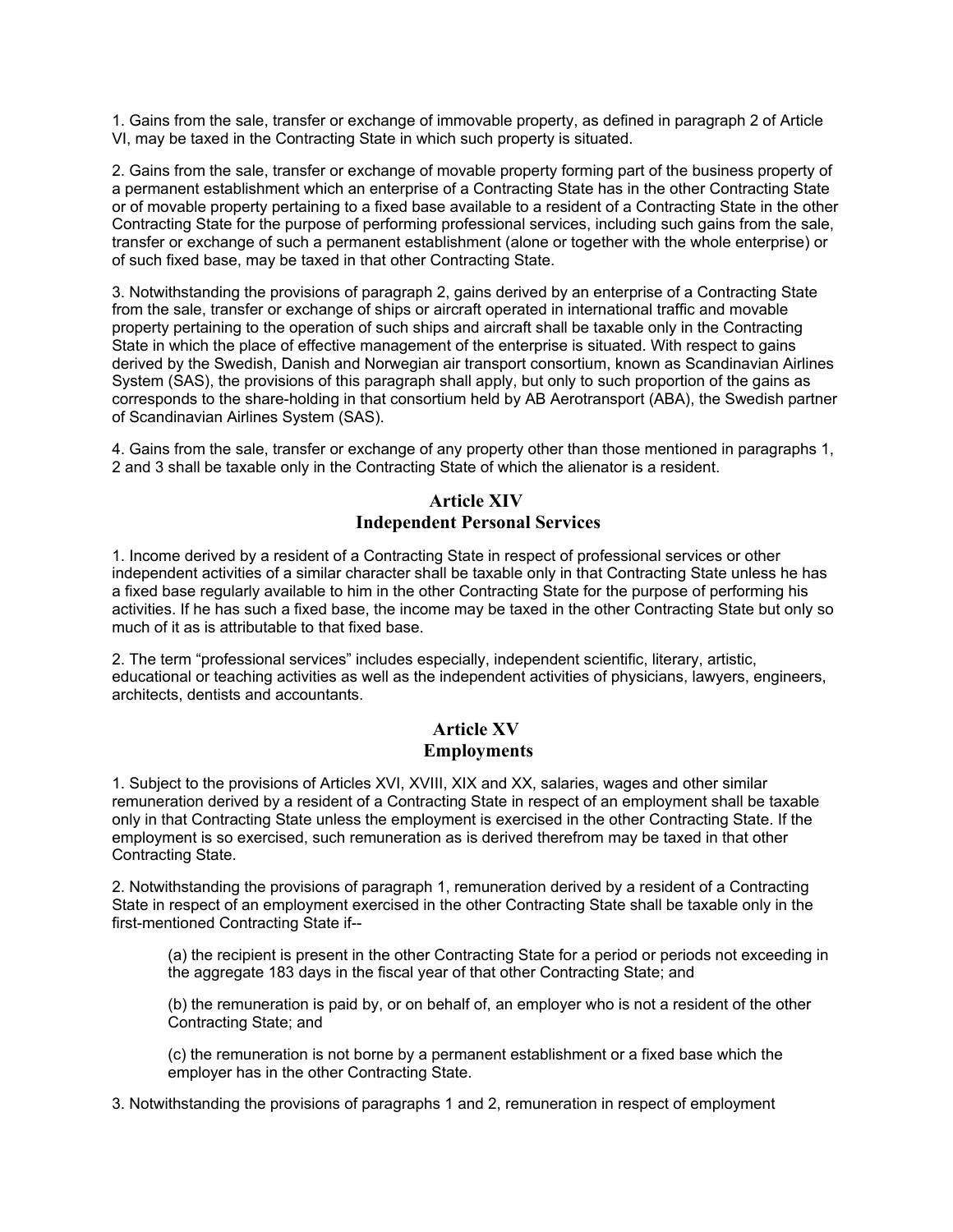exercised aboard a ship or aircraft in international traffic may be taxed in the Contracting State in which the place of effective management of the enterprise is situated. Where a resident of Sweden derives remuneration in respect of employment exercised aboard an aircraft operated in international traffic by the Swedish, Danish and Norwegian air transport consortium, known as Scandinavian Airlines System (SAS), such remuneration shall be taxable only in Sweden.

## **Article XVI**

#### **Directors' Fees**

Directors' fees and similar payments derived by a resident of a Contracting State in his capacity as a member of the board of directors of a company which is a resident of the other Contracting State may be taxed in that other Contracting State.

## **Article XVII Artistes and Athletes**

1. Notwithstanding anything contained in this Convention, income derived by public entertainers such as theatre, motion picture, radio or television artistes and musicians and by athletes from their personal activities as such, may be taxed in the Contracting State in which these activities are exercised.

2. Where the services mentioned in paragraph 1 of this Article are provided in a Contracting State by an enterprise of the other Contracting State, then the profits derived from providing those services by such an enterprise may, notwithstanding anything contained in this Convention, be taxed in the first-mentioned Contracting State.

#### **Article XVIII Pensions**

Subject to the provisions of paragraphs 1, 3 and 4 of Article XIX, any pension or similar remuneration derived from sources within a Contracting State in consideration of past employment by an individual who is a resident of the other Contracting State and subject to tax in respect thereof in that other Contracting State shall be exempt from tax in the first-mentioned Contracting State.

#### **Article XIX Governmental functions**

1. Remuneration, including pensions, paid by or out of funds created by a Contracting State or a local authority thereof to any individual in respect of services rendered to that Contracting State or local authority thereof in the discharge of functions of a governmental nature may be taxed in that Contracting State.

2. The provisions of Articles XV, XVI and XVIII shall apply to remuneration or pensions in respect of services rendered in connection with any trade or business carried on by a Contracting State or a local authority thereof.

3. In the case of Sweden, pensions paid out under the Swedish Social Security Scheme may be taxed in Sweden.

4. In the case of Zambia, pensions paid out of the Zambia National Provident Fund may be taxed in Zambia.

## **Article XX Research Personnel and Students**

1. The remuneration which an individual who is or was formerly a resident of a Contracting State receives for undertaking study or research at a high level during a period of temporary residence not exceeding one year at a university, research institute, school, college or other similar establishment in the other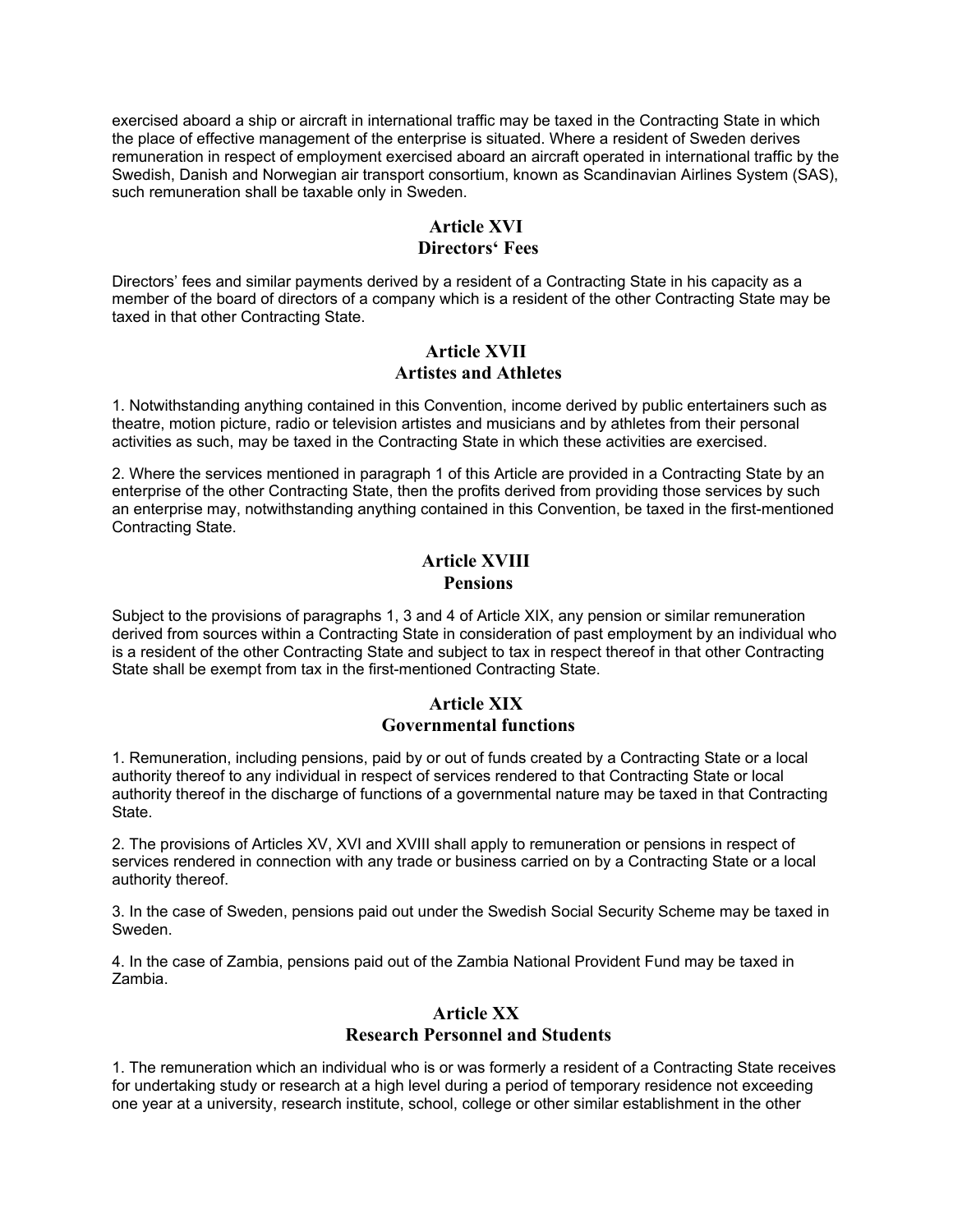Contracting State shall not be taxable in that other Contracting State.

2. Payments which a student or business apprentice who is or was formerly a resident of a Contracting State and who is present in the other Contracting State mainly for the purpose of his education or training receives for the purposes of his maintenance, education or training shall not be taxed in that other Contracting State, provided that such payments are made to him from sources outside that other Contracting State.

3. Remuneration which a student or business apprentice who is or was formerly a resident of a Contracting State and who is present in the other Contracting State mainly for the purpose of his education or training derives from an employment which he exercises in the other Contracting State shall not be taxed in that other Contracting State provided that such remuneration does not exceed 9,500 Swedish crowns or its equivalent in Zambian currency in any tax year and such benefits shall extend only for such period of time as may be reasonably or customarily required to complete the education or training undertaken but shall in no event exceed a period of three consecutive years.

# **Article XXI Income not expressly mentioned**

Items of income of a resident of a Contracting State which are not expressly mentioned in the foregoing Articles of this Convention shall be taxable only in that Contracting State.

## **Article XXII Elimination of Double Taxation**

1. (a) Where a resident of Zambia derives income from Sweden which may be taxed in Sweden in accordance with the provisions of this Convention, the amount of Swedish tax payable in respect of that income shall be allowed as a credit against Zambian tax imposed on that resident. The amount of credit, however, shall not exceed that part of the Zambian tax which is appropriate to that income, before allowing the credit.

(b) Where the income derived from Sweden is a dividend paid by a company which is a resident of Sweden, the credit shall take into account the Swedish tax payable in respect of its profits by the company paying the dividend.

2. Where a resident of Sweden derives income which under the laws of Zambia and in accordance with this Convention may be taxed in Zambia, Sweden shall allow the Zambian tax paid in respect of such income as a credit against any Swedish tax payable in respect of that income. The amount of credit shall not, however, exceed that part of the Swedish tax, as computed before the credit is given, which is appropriate to the income which may be taxed in Zambia.

3. For the purposes of paragraph 2 Zambian tax paid shall be deemed to include any amount which would have been payable as Zambian tax, but for an exemption or reduction for tax granted under the Pioneer Industries (Relief from Income Tax) Act. The competent authorities of the Contracting States shall consult each other in order to determine whether this paragraph shall be altered so as take into account new or amended legislation on investment incentives.

4. Dividends paid by a company being a resident of Zambia to a company which is a resident of Sweden shall be exempt from tax in Sweden to the extent that the dividends would have been exempt under Swedish law if both companies had been Swedish companies. This exemption shall not apply unless the profits out of which the dividends are paid have been subjected in Zambia to the normal income tax which applies at the date of signature of this Convention or an income tax comparable thereto, or the principal part of the profits of the company paying the dividends arises, directly or indirectly, from business activities other than the management of securities and other similar property and such activities are carried on within Zambia by the company paying the dividends or by a company in which it owns at least 25 per cent of the voting power.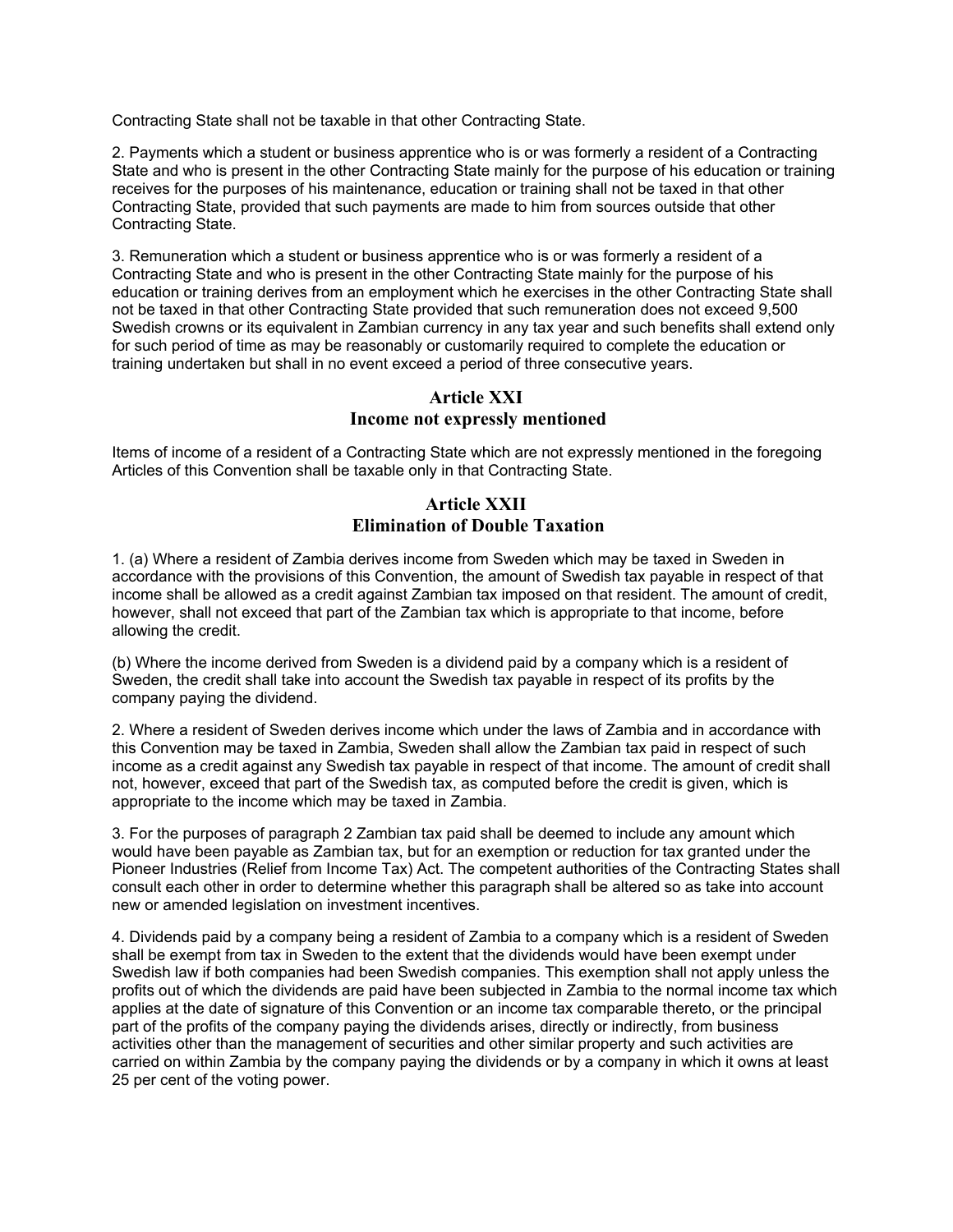## **Article XXIII Non-discrimination**

1. The nationals of a Contracting State shall not be subjected in the other Contracting State to any taxation or any requirement connected therewith which is other or more burdensome than the taxation and connected requirements to which nationals of that other Contracting State in the same circumstances are or may be subjected.

2. The term "nationals" means --

(a) in relation to Zambia all citizens of Zambia and all legal persons, partnerships and associations deriving their status as such from the law in force in Zambia;

(b) in relation to Sweden all citizens of Sweden and all legal persons, partnerships and associations deriving their status as such from the law in force in Sweden.

3. The taxation on a permanent establishment which an enterprise of a Contracting State has in the other Contracting State shall not be less favourably levied in that other Contracting State than the taxation levied on enterprises of that other Contracting State carrying on the same activities.

4. Enterprises of a Contracting State, the capital of which is wholly or partly owned or controlled, directly or indirectly, by one or more residents of the other Contracting State, shall not be subjected in the firstmentioned Contracting State to any taxation or any requirement connected therewith which is other or more burdensome than the taxation and connected requirements to which other similar enterprises of that first-mentioned Contracting State are or may be subjected.

5. The provisions of this Article shall not be construed as obliging a Contracting State to grant residents of the other Contracting State any personal allowances, reliefs and reductions for taxation purposes on account of civil status or family responsibilities, which it grants to its own residents.

6. In this Article the term "taxation" means taxes of every kind and description.

# **Article XXIV Mutual Agreement Procedure**

1. Where a resident of a Contracting State considers that the actions of one or both of the Contracting States result or will result for him in taxation not in accordance with this Convention, he may, notwithstanding the remedies provided by the national laws of those Contracting States, present his case to the competent authority of the Contracting State of which he is a resident.

2. The competent authority shall endeavour, if the objection appears to be justified and if it is not able to arrive at an appropriate solution, to resolve the case by mutual agreement with the competent authority of the other Contracting State, with a view to the avoidance of taxation not in accordance with this Convention.

3. The competent authorities of the Contracting States shall endeavour to resolve by mutual agreement any difficulties or doubts arising as to the interpretation or application of this Convention. They may also consult together for the elimination of double taxation in cases not provided for in this Convention.

4. The competent authorities of the Contracting States may communicate with each other directly for the purpose of reaching an agreement in the sense of the preceding paragraphs. When it seems advisable in order to reach agreement to have an oral exchange of opinions, such exchange may take place through a Commission consisting of representatives of the competent authorities of the Contracting States.

# **Article XXV**

## **Exchange of Information**

1. The competent authorities of the Contracting States shall exchange such information as is necessary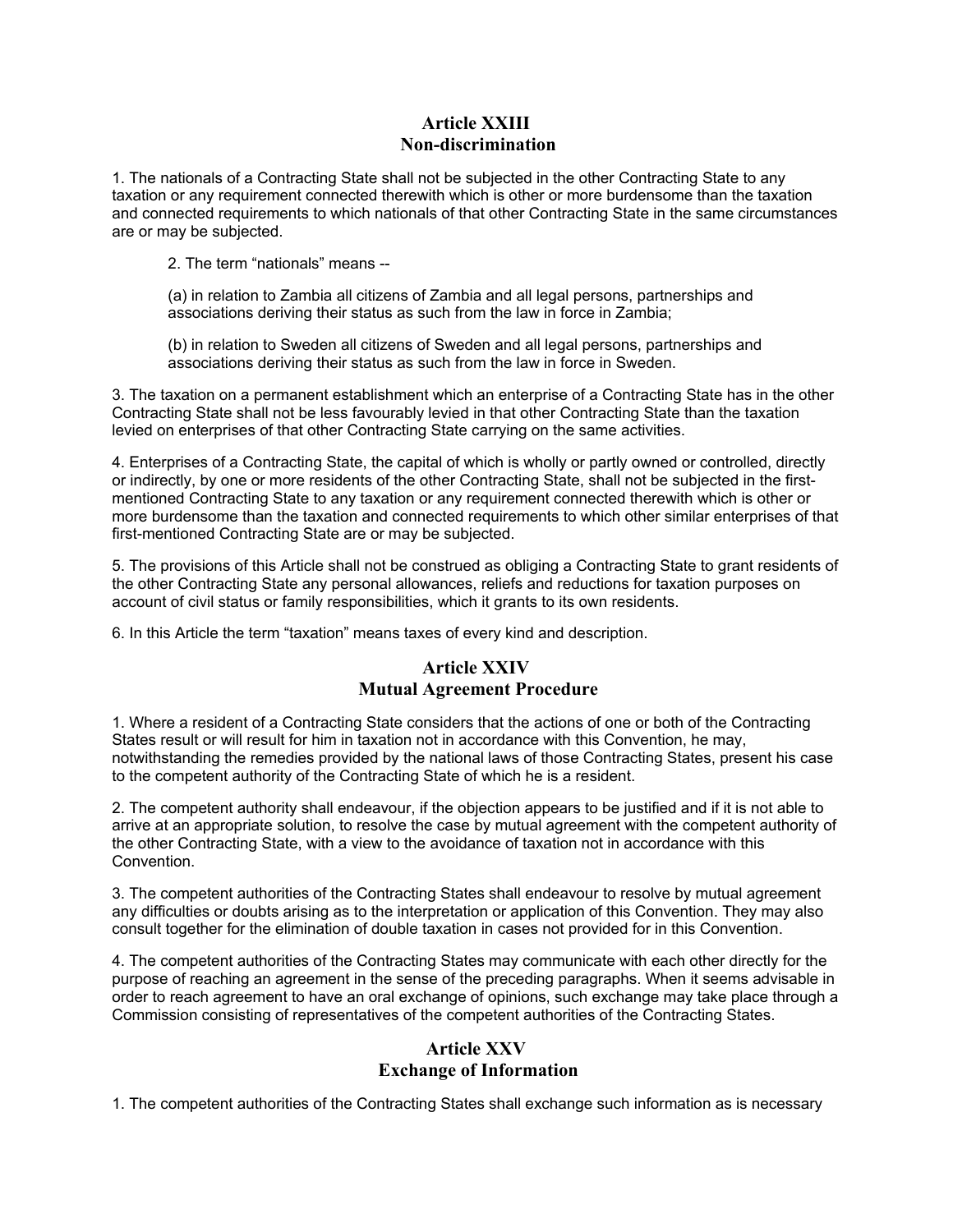for the carrying out of this Convention and of the domestic laws of the Contracting States concerning taxes covered by this Convention insofar as the taxation thereunder is in accordance with this Convention. Any information so exchanged shall not be disclosed to any persons or authorities other than persons, including a court or other adjudicating authority, concerned with the assessment or collection of those taxes or the determination of appeals in relation thereto.

2. In no case shall the provisions of paragraph 1 be construed so as to impose on a Contracting State the obligation--

(a) to carry out administrative measures at variance with the laws or the administrative practice of that or of the other Contracting State;

(b) to supply particulars which are not obtainable under the laws or in the normal course of the administration of that or of the other Contracting State;

(c) to supply information which would disclose any trade, business, industrial, commercial or professional secret or trade process, or information, the disclosure of which would be contrary to public policy.

#### **Article XXVI Diplomatic and Consular Officials**

1. Nothing in this Convention shall affect the fiscal privileges of diplomatic or consular officials under the general rules of international law or under the provisions of special agreements.

2. Insofar as, due to fiscal privileges granted to diplomatic or consular officials under the general rules of international law or under the provisions of special international treaties, income is not subject to tax in the receiving State, the right to tax shall be reserved to the sending State.

3. An individual who is a member of a diplomatic or consular mission (except honorary consuls) or permanent delegation of a Contracting State which is situated in the other Contracting State or a third State, shall for the purposes of this Convention be deemed to be a resident of the sending State if--

(a) he is not a national of the receiving State; and

(b) in accordance with international law he cannot be taxed in the receiving State on any income from sources outside that State.

#### **Article XXVII Entry into Force**

1. This Convention shall be ratified in accordance with the legal requirements of each Contracting State and the instruments of ratification shall be exchanged at Lusaka as soon as possible.

2. This Convention shall enter into force upon the exchange of instruments of ratification and its provisions shall have effect--

#### (a) In Zambia

as respects income for any charge year beginning on or after 1st April of the calendar year following the year in which the exchange of instruments of ratification takes place;

(b) in Sweden

as respects income derived on or after 1st January of the calendar year following the year in which the exchange of instruments of ratification takes place.

3. Upon the coming into effect of the provisions of this Convention, the Convention between the Government of Sweden and the Government of the United Kingdom of Great Britain and Northern Ireland